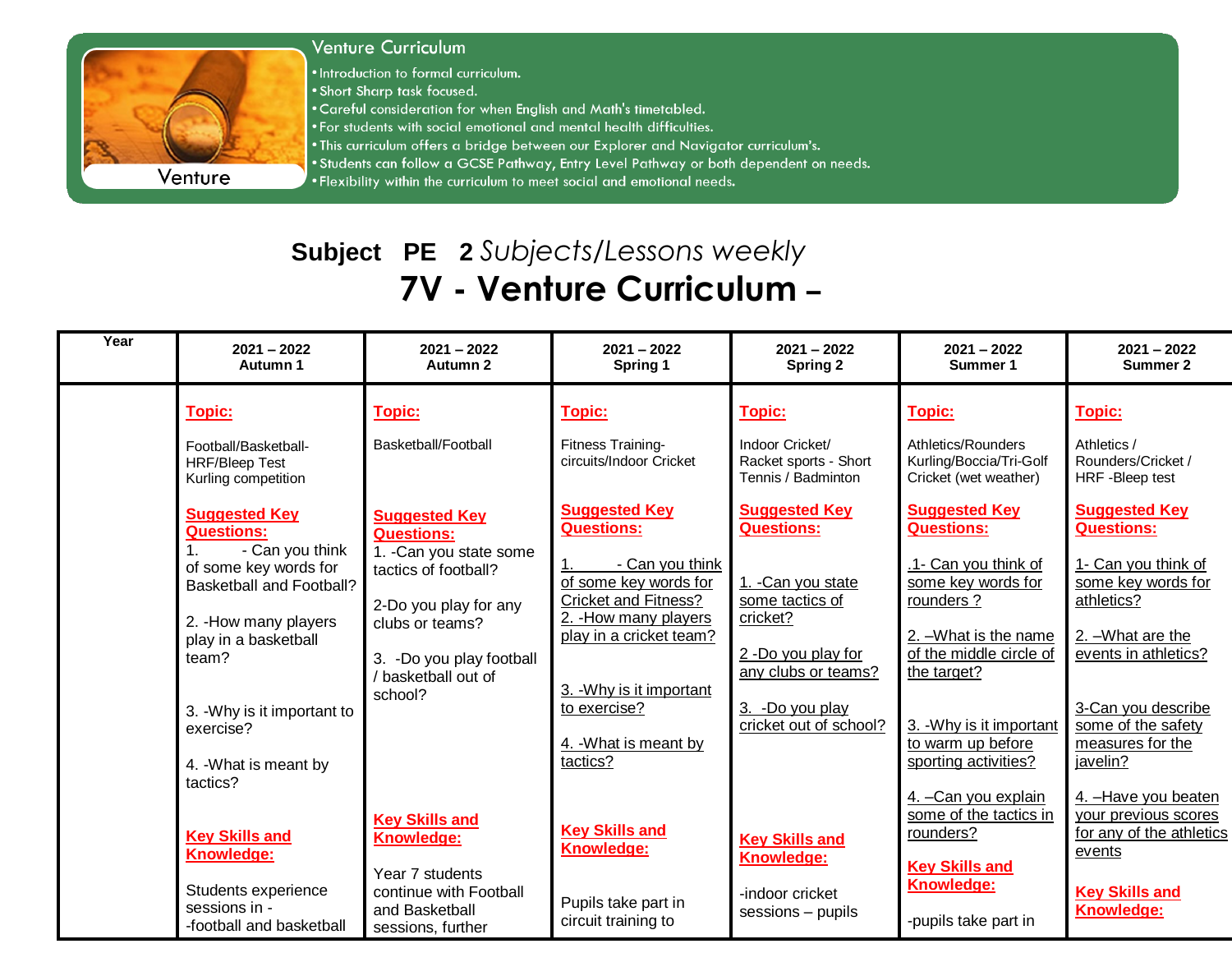| and they are taught the<br>basic, key skills - short<br>passing, dribbling,<br>shooting<br>Pupils are introduced to<br>activities such as Kurling<br>/ boccia which enables<br>all pupils to achieve a<br>measure of success.<br>Basic techniques and<br>skills are introduced in<br>these activities.<br>Pupils complete a<br>multistage fitness test to<br>base-line measure their<br>fitness levels.<br>Pupils are introduced to<br>circuit training exercises<br>to improve their health<br>and fitness.<br>Students are<br>encouraged to develop<br>their coordination and<br>control. Scoring, rules<br>of games and tactics are<br>introduced. 'Exercising<br>safely and effectively' is | developing their skills.<br>Students experience<br>sessions in -<br>-football and basketball<br>and they are taught the<br>basic, key skills - short<br>passing, dribbling,<br>shooting.<br>Students are<br>encouraged to develop<br>their coordination and<br>control.<br>'Exercising safely and<br>effectively' is focused on<br>during all activities. | improve their health<br>and fitness. Pupils keep<br>a record of their scores<br>in different exercises<br>and are encouraged to<br>increase their scores.<br>'Exercising safely and<br>effectively' are focused<br>on.<br>Indoor cricket sessions<br>- they practise catching<br>and throwing and are<br>introduced to the basic<br>techniques for batting<br>and bowling. - Non-stop<br>cricket is introduced.<br>-Students participate in<br>racket sports (short<br>tennis), they are taught<br>the basic grip,<br>forehand / backhand /<br>feet movement and<br>aim to participate in<br>rallies with other pupils. | practise catching and<br>throwing and are<br>introduced to the<br>basic techniques for<br>batting and bowling. -<br>Non-stop cricket is<br>introduced.<br>-Students participate<br>in racket sports (short<br>tennis), they are<br>taught the basic grip,<br>forehand / backhand /<br>feet movement and<br>aim to participate in<br>rallies with other<br>pupils. | athletics and<br>rounders, basic rules<br>and techniques are<br>introduced.<br>Pupils take part in<br>activities such as<br>Kurling / boccia and<br>tri-golf. Basic<br>techniques and skills<br>are introduced.<br>'Exercising safely and<br>effectively' during<br>activities are focused<br>on. | -pupils take part in<br>athletics and rounders,<br>basic rules and<br>techniques are<br>introduced.<br>Pupils complete the<br>multistage fitness test<br>to measure if their<br>fitness levels have<br>improved.<br>'Exercising safely and<br>effectively' during<br>activities are focused<br>on. |
|-------------------------------------------------------------------------------------------------------------------------------------------------------------------------------------------------------------------------------------------------------------------------------------------------------------------------------------------------------------------------------------------------------------------------------------------------------------------------------------------------------------------------------------------------------------------------------------------------------------------------------------------------------------------------------------------------|-----------------------------------------------------------------------------------------------------------------------------------------------------------------------------------------------------------------------------------------------------------------------------------------------------------------------------------------------------------|-------------------------------------------------------------------------------------------------------------------------------------------------------------------------------------------------------------------------------------------------------------------------------------------------------------------------------------------------------------------------------------------------------------------------------------------------------------------------------------------------------------------------------------------------------------------------------------------------------------------------|-------------------------------------------------------------------------------------------------------------------------------------------------------------------------------------------------------------------------------------------------------------------------------------------------------------------------------------------------------------------|---------------------------------------------------------------------------------------------------------------------------------------------------------------------------------------------------------------------------------------------------------------------------------------------------|----------------------------------------------------------------------------------------------------------------------------------------------------------------------------------------------------------------------------------------------------------------------------------------------------|
| focused on during all<br>activities.                                                                                                                                                                                                                                                                                                                                                                                                                                                                                                                                                                                                                                                            |                                                                                                                                                                                                                                                                                                                                                           |                                                                                                                                                                                                                                                                                                                                                                                                                                                                                                                                                                                                                         |                                                                                                                                                                                                                                                                                                                                                                   |                                                                                                                                                                                                                                                                                                   |                                                                                                                                                                                                                                                                                                    |